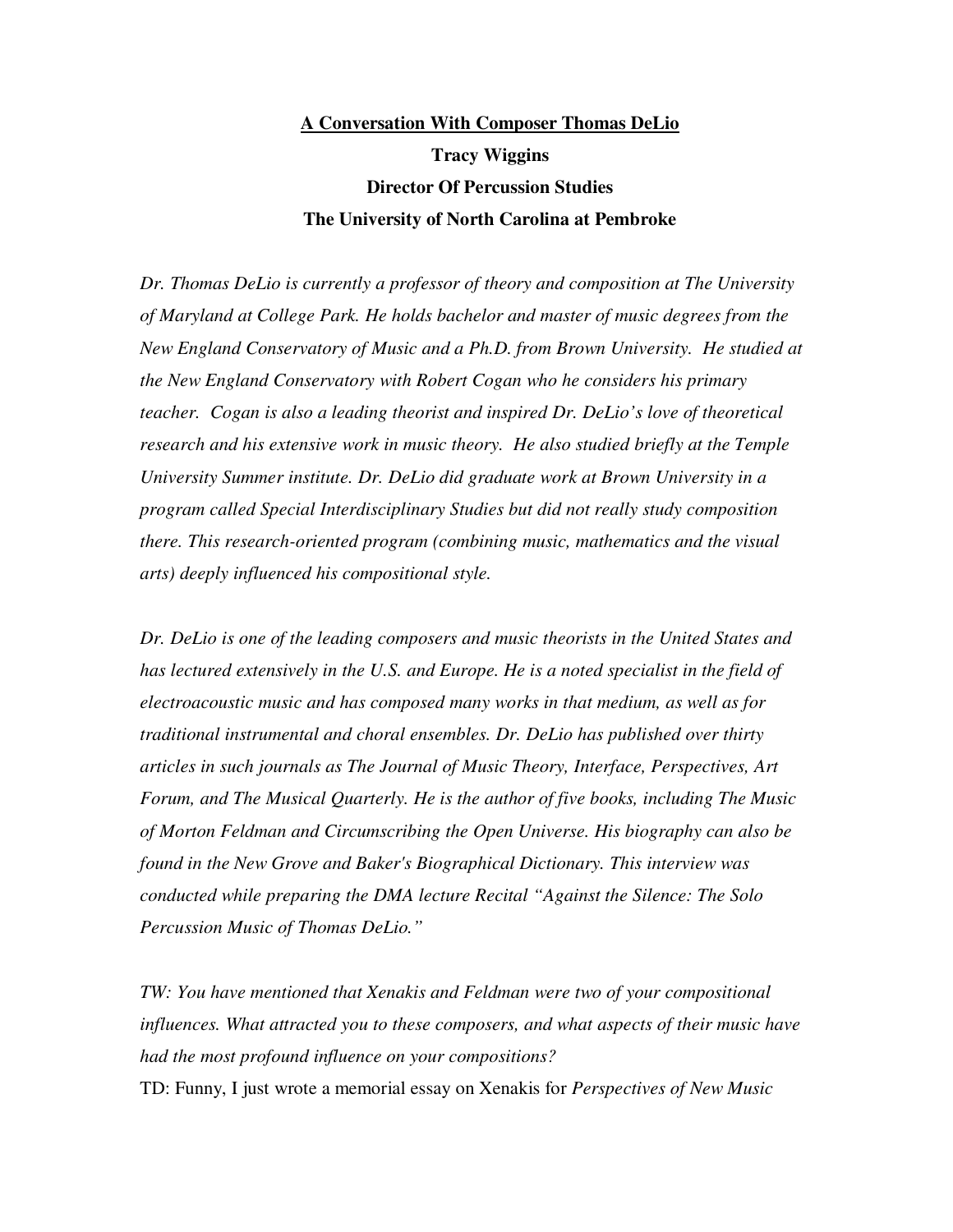(Winter 2001 issue). When the editor asked me to write this paper he asked me to spell out how Xenakis influenced me. So I did, especially in the first part of the paper. If you can't find the issue let me know and I can send a copy. Both Xenakis and Feldman are influences in the general sense that they each tap into very personal and unique sensibilities (in this sense they should be role models for all composers). Also (and I touch on this in the *Perspectives* paper) for these composers, sound is the source of the compositional process. Sound, in all its richness and complexity, is the essence of that process for both – not system or method or gesture, as is the case for so many other composers. This is true for me as well. First and foremost, I think about sound when I start working on a piece.

## TW*: Can you describe some of your compositional processes: where you start; do your pieces have outside influences (art, literature etc). Also I've read that much of your music has mathematics as its basis. Can you explain this a little bit?*

TD: My music is not really mathematical at all! I start typically with either a sonic image – a quality of sound that I want to deal with – or an image of a formal design which seems to be expressive in ways that I find important. I seek a concrete expression of sound. My forms arise from the desire to find some way to "frame" each sound, to render it concrete and palpable. I am interested in forms that seem to impose as little as possible on sound, but rather reveal the inner nature of sound itself. A young music theorist Mike Boyd has written an analytical essay about one of my piano pieces, *Though*, which is very similar in conception to my percussion solo *as though*. I will ask him to download a copy to you. In it he outlines my working methods quite clearly. [*Perception / Form: Thomas DeLio's Though for solo piano*, Mike Boyd, Masters Research Paper, SUNY Stony Brook, forthcoming)

#### *TW: What has attracted you to writing for percussion instruments?*

TD: This is reflected too in the aforementioned Xenakis paper. I am very concerned about expressing the entire world of sound, not just that of pitch. This is why I often turn to electronics. This is also why I often turn to percussion. Percussion allows a composer to deal with sounds drawn from the entire pitch/noise continuum. It is important today to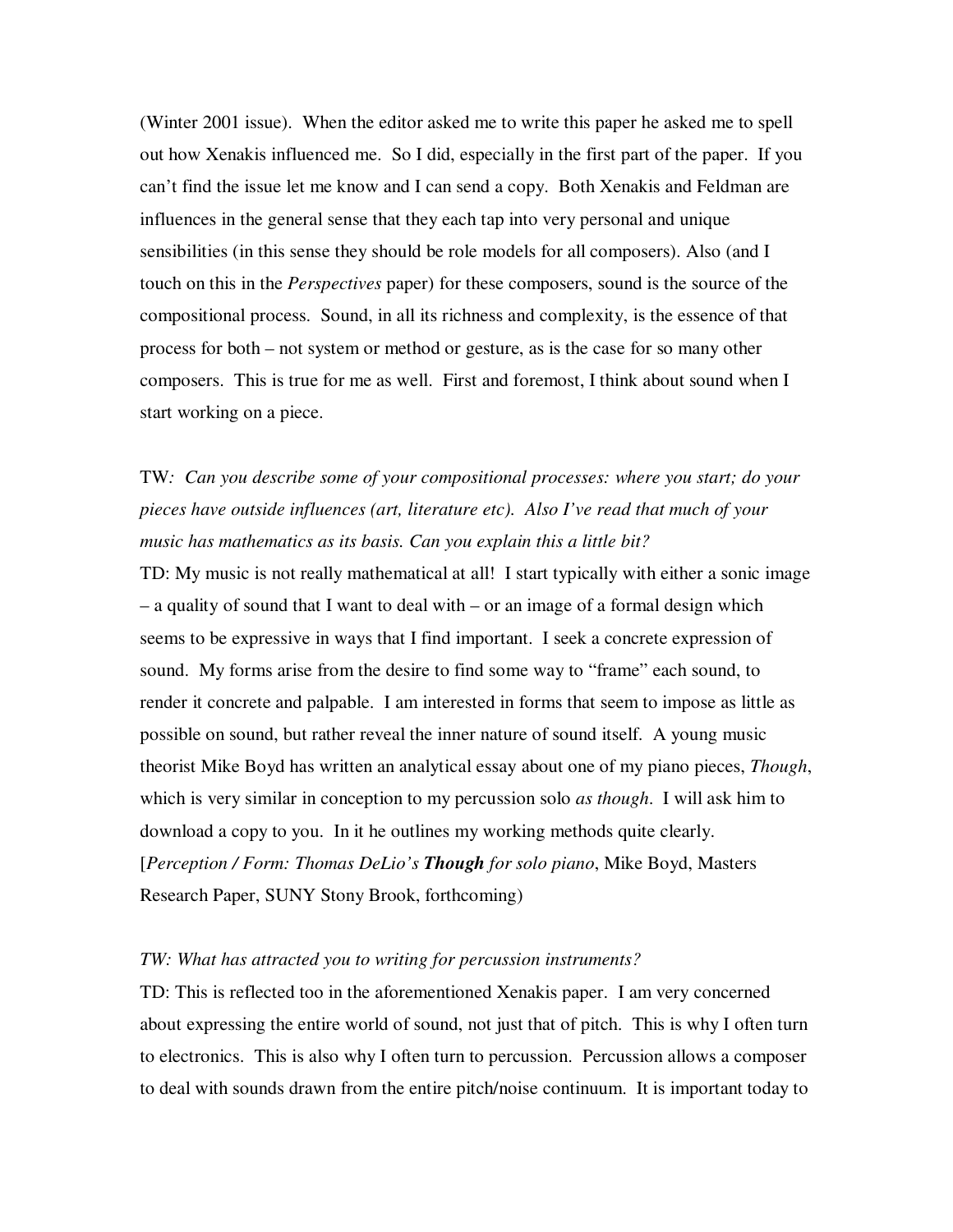see all sound as part of this continuum. Thus, pitch is one manifestation of all sound ranging from pure tones to noise bands. When we deal with electronic sound we absolutely must do so in these terms. Conventional composers do not think this way. They view pitch as a special body of sound matter to be reserved for "music." If they use percussion at all it is secondary to pitched instruments. For me that approach denies one of the fundamental truths revealed in the best new music – that pitch and noise are part of the same sonic universe. Of course you can express this fact also using other instruments (violins or flutes, for example). However, percussion lends itself quite naturally to this exploration. In this sense I see percussion as central to contemporary compositional practice (at least the practice that matters to me). You may have noted that I use percussion in almost all my works in one way another. Percussion is central to my sonic thinking.

# *TW: Are there common links to be found between any of your compositions for percussion - I know "wave/s" is an expansion of the marimba solo "Transparent Wave IV", but was wondering if there are others?*

TD: I suggested a few links in my answer to the previous question. Actually, I think of all my music as related. Each piece is a different facet of my view of music. Perhaps one could say that, of my instrumental works, my percussion pieces are the most extreme instances of my exploration of the pitch/noise continuum. Certainly this is true of *as though* (where one pitch rings out near the end, the only pitch heard in the piece).

### TW: *As a listener/composer what do you look for in a work? How would you define a "quality" piece of music?*

TD: A piece must reflect clearly the unique sensibility of the composer. Each work is a reflection of its creator's unique way of perceiving the world. The great contemporary poet Charles Bernstein once said that (I am paraphrasing here) the form of any work is how we understand all that is swirling incomprehensively around us in the real world. I would add that a "quality" work is one that vivifies what is truly unique in its composer's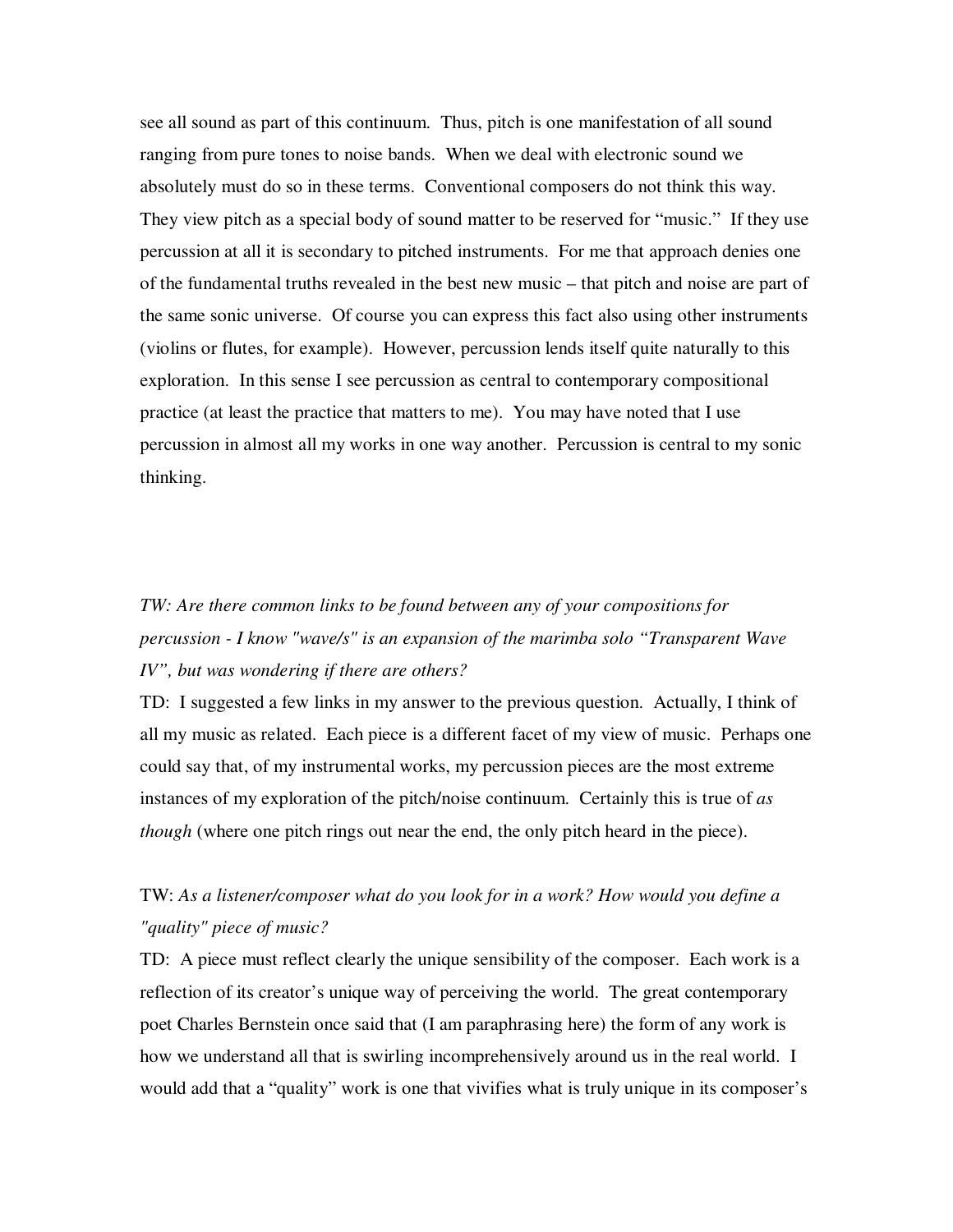understanding of that swirling mass of experiences. We each perceive differently, and we organize what we perceive differently. The composer's job is to vivify the uniqueness of these perceptions with absolute clarity.

#### *TW: Who were your composition teachers?*

 TD: I studied at the New England Conservatory with Robert Cogan who I consider my primary teacher. He is also a leading theorist and inspired my love or theoretical research and my extensive work in music theory. In addition, I studied briefly at the Temple University Summer Institute with Salvatore Martirano who was also an inspiring teacher and very insightful. These were really the only people that I showed my work to. I did graduate work at Brown University in a program called Special Interdisciplinary Studies but did not really study composition there. I did an interdisciplinary program involving music, mathematics and the visual arts. It was a research-oriented degree (though the research deeply influenced my composition).

# *TW: You often hear this questions asked of composers: What would you consider to be the five pieces that every serious performer of music should be familiar with? How would you respond?*

TD: Do you mean from 20th century music? If you mean five pieces from all of Western music history, that would be tough; five pieces from all of world music even tougher. Hard enough if one restricts oneself to 20th century Western music. I'm not even sure I agree with the premise of the question. I find in many ways that the work of minor composers (if we even allow ourselves such a term) to be as valuable, for listeners and performers alike, as that of many major composers. If we think of music as an edifice with many bricks, each composer of merit adds a unique brick. Or another way to put it, music is a mosaic of compositional ideas and styles that complement one another, each element worthy of being in the mosaic adds something that no other element has introduced. (Of course this is why we avoid music by those composers who have little to say that is original. They add nothing to this mosaic.) Perhaps a minor composer adds a small (yet still quite valuable) element; while a major figure adds many valuable elements. But who is to say that that unique contribution by one minor figure will not be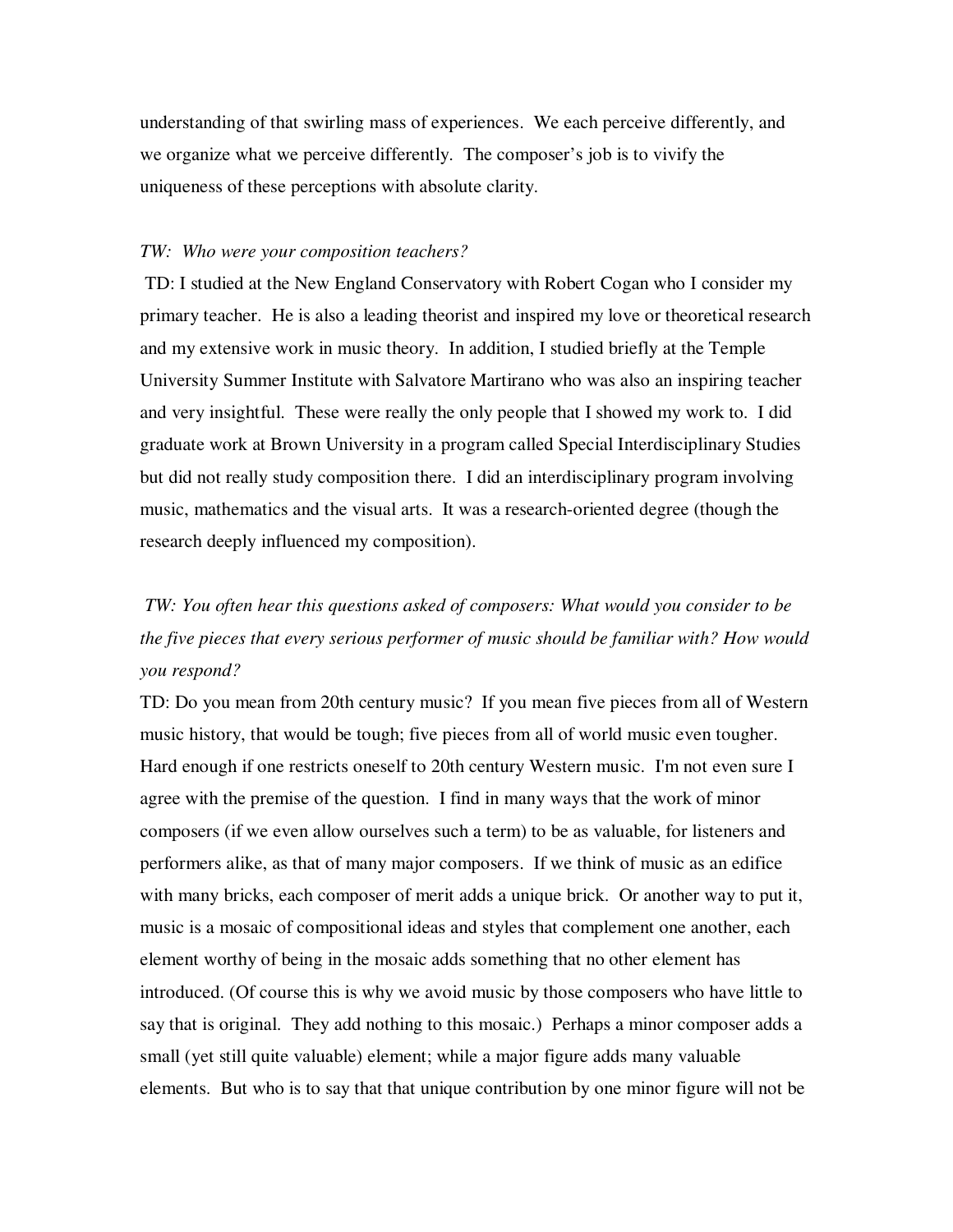the most important thing that some listener experiences in his lifetime! I have often come from a concert or an art show profoundly affected by some small aspect of the work of a composer or painter whose art may indeed be minor. What value is there to isolate a few great figures from the rest? Sorry I'm not trying to evade your question. I just can't really figure out how to answer it.

*TW: Many years from now, when students are studying your works in their classes what would you like them to learn from your pieces a) historically (how do your want your pieces remembered) and b) analytically (how should they analyze the pieces, and what should they be able to glean from the analysis)?* 

TD: I would like to think that students (and all others) would become more sensitized to their world as a result of their contact with my music, and all music. I believe deeply in John Dewey's notion, as expressed in his great book *Art as Experience*, that art provides a way for us to re-connect ourselves with the world. Great art sensitizes us to our experiences, with sound (through music), design (architecture).... I hope future listeners will find in my work something that allows them to re-energize their contact with the world, and re-evaluate their experience of reality. All great work does this, but it does this in difference ways, hence the difference in compositional styles and approaches. My way (my compositional style) may work for certain people who did not respond to, say Berio's style. Hence, my work may be of value in the revitalization of their contact with the world.

 Regarding analysis; analytical approaches change over the years. Analysis, like music itself is never static. This is important because if analysis is static, students who undertake it learn the same thing over and over again from pieces that should teach different things! So my answer to how they should analyze any piece is that they should analyze in new and hitherto unforeseen ways, using information theory, spectrographic analysis, psychoacoustics, etc. Find what is new, special and unique in each piece. Too many theorists today devote their time and energy to finding what is trivially similar among different musical compositions and, when the expected similarities cannot be found, these theorists conclude that the music is at fault. Now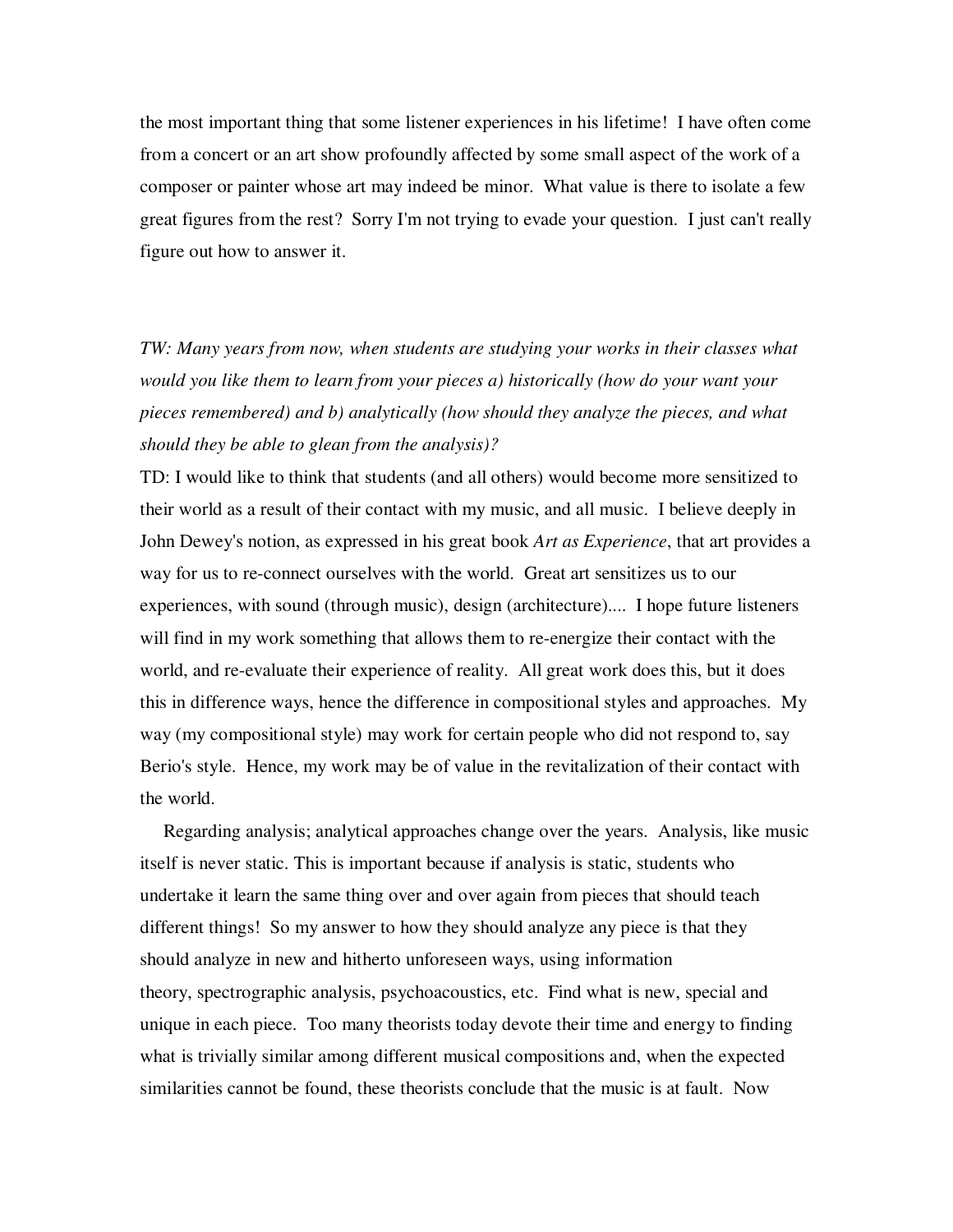you've gotten me started on my pet peeve, which is the Allen Forte/ David Lewin approach to musical analysis, which I find truly destructive. I am attaching a pair of short essays, one written 20 years ago, the other written this year. The second half of the second essay addresses this issue of analysis (*Circumscribing the Open Universe*, Perspectives of New Music, Vol. 20, No. 1, 1981; and *The Open Universe, Revisited*, forthcoming).

*TW: Respond to this statement if possible: While their compositional styles share the common trait of silence versus sound, the extent of compositional control differentiates the works of DeLio and Feldman.* 

TD: First of all I don't think Feldman's work is really about silence, except in the sense that he is engrossed with the question of how sounds decay into silence. This is actually the real link between my work and his - but perhaps the only link. Cage, of course, is the real source of all consideration of silence in music. But even his approach to silence is not like mine (though I deeply admire his work). For Cage silence is the space in which all unintended sound comes into play. Silence is part of his definition of nonintentionality. However, my sense of silence is different. Silence is like a location for the experience of sound. For me it defines place with respect to sound. My silence frames sound, isolates it and creates an opportunity to hear sound both as an object (an entity unto itself divorced from its role as a mere unit of linguistic baggage), as well as part of a process of evolution. This is different from Cage or Feldman.

 Here we return to an earlier question. What I am describing is my part of the mosaic that is music; my particular way of allowing sound to be sound while remaining an integral part of the process of a piece. By the way, Chris Shultis has told me that he has been thinking about the differences between my use of silence and that of Cage and perhaps he would have some insight in this area.

#### *TW: What has been the most significant moment of your compositional career?*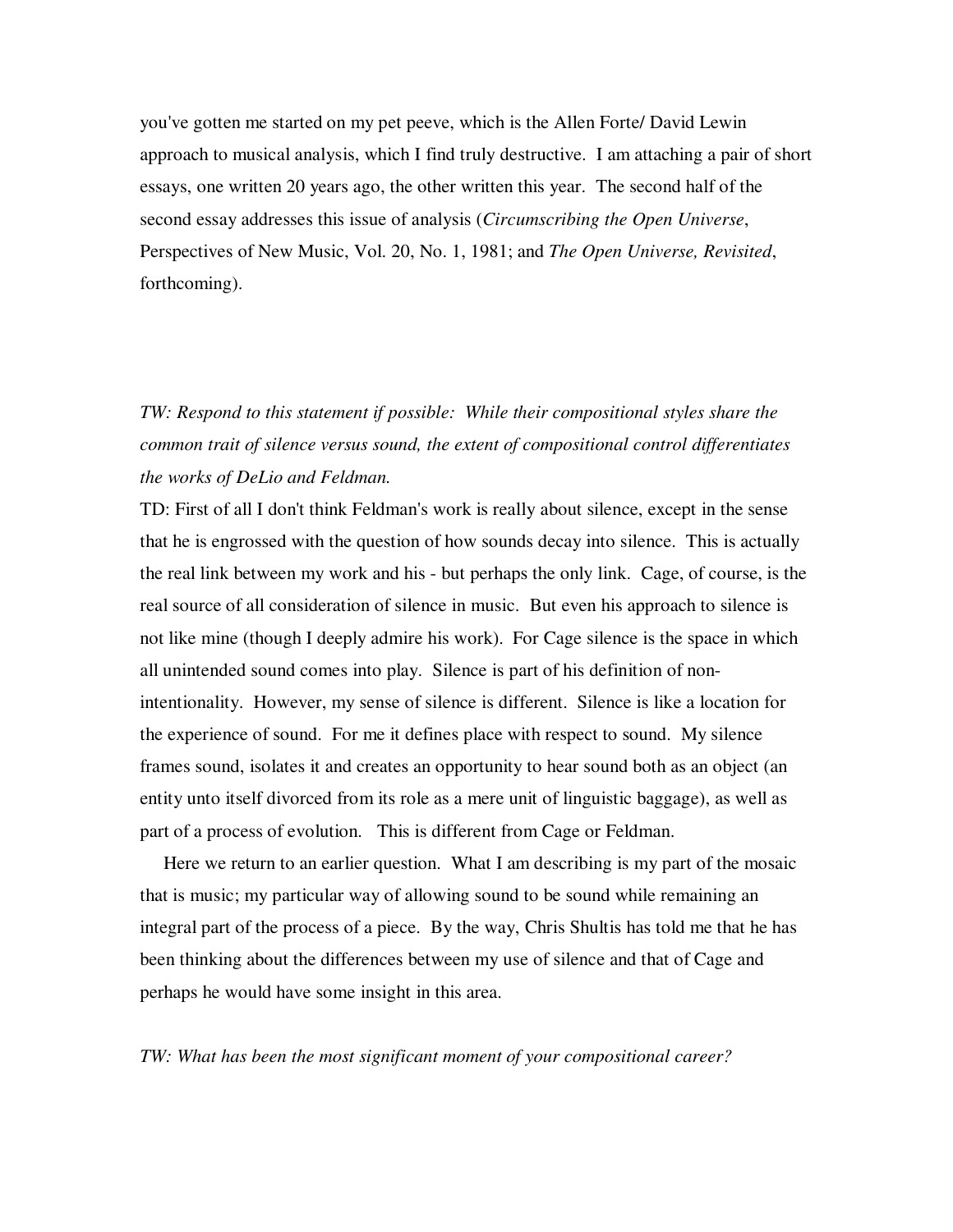TD: I assume you do not mean in the purely practical sense of most significant commission etc. But on the purely musical level, I would say that one of the most significant was the composition of *Against the Silence…* (1984-85) for percussion ensemble and quadraphonic tape. In this piece, for the first time, I started to understand the possibilities of juxtaposing sound and silence as equal partners in the compositional process. In this piece I first defined silence in a new way. I think that perhaps later developments in my work are more sophisticated in this regard, but this piece, was really a great discovery for me. How sound could be part of a process, yet remain pure sound. How musical processes themselves could be defined through the opposition of sounds heard as isolated moments versus sounds employed as elements of a larger musical design.

### *TW: What elements of Feldman's compositional style do you feel are most evident in your own works?*

TD: I think I discussed this earlier. Feldman once said (somewhere) that one of the most beautiful things that sounds do is decay. He could have added that in order for this decay to be felt they must be attached to silence. I agree with this and this has affected my work, deeply.

## *TW: Are there any thoughts or reflections you have about the following works? Transparent Wave I and IV; as though*

TD: These *Transparent Wave* pieces are part of a series of works for different instruments (snare, piano, soprano, marimba, cello, vibraphone). While each piece is, of course, written in my own style, it also addresses issues of playing the specific instrument in question. In a sense you could say each instrument is examined through the microscope that is my style. So I look at how each instrument will behave when placed under the constraints that are imposed by my style of composition.

 *as though* was part of a broader attempt to create an entire world of sound, to embrace all aspects of sound, from white noise (the snare roll) to pitch (the vibraphone note at the end). I wanted these extremes as well as all gradations in between (the maracas for example, a filtered white noise), and to juxtapose these levels of sound constantly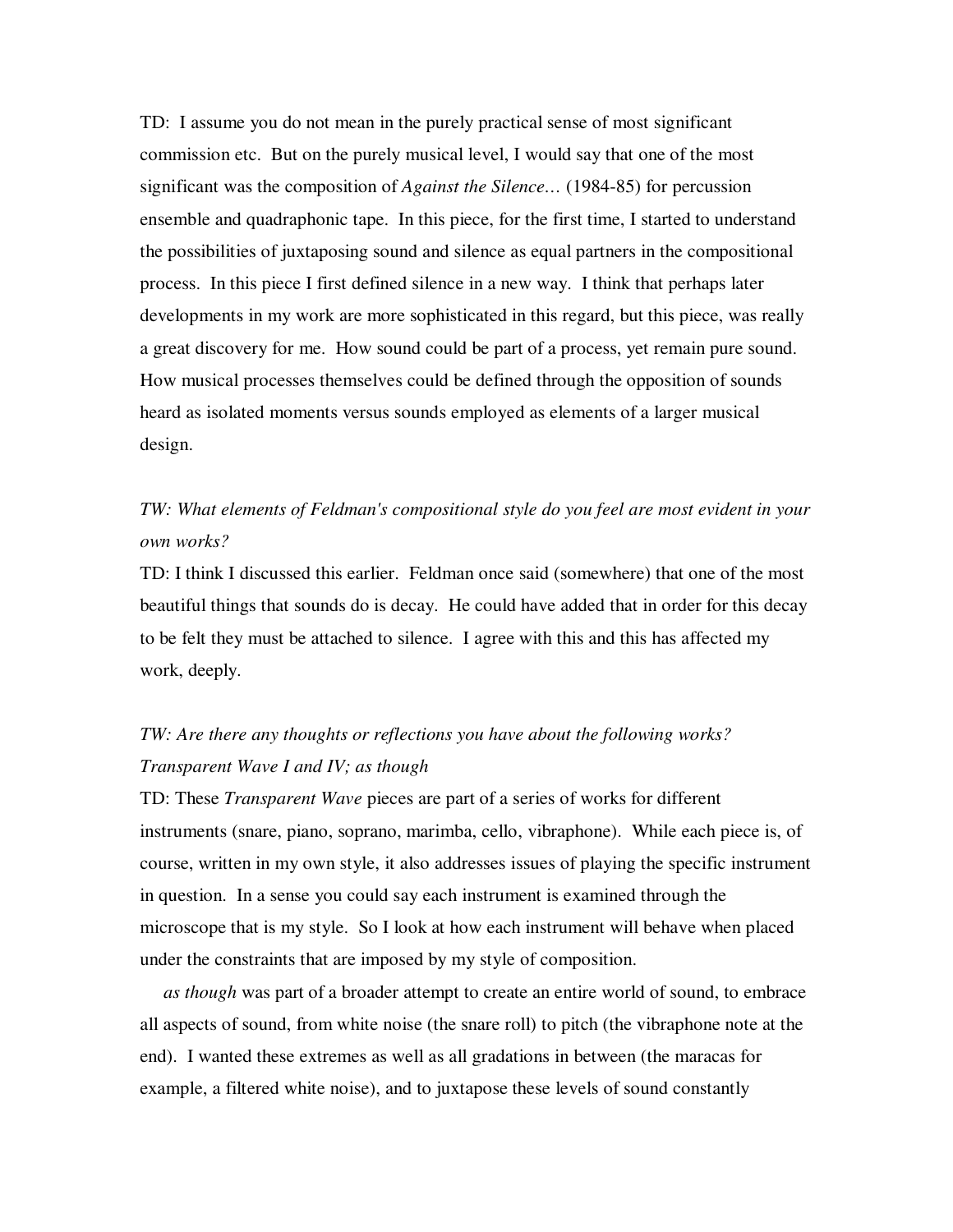throughout the piece. Again, this juxtaposition occurs within the context of - under the constraints of - my style of composition which involves the extensive use of silence to inhibit the flow of events, as well as radical discontinuities provided by the juxtaposition of very different musical materials. As you can tell by now I really avoid creating music that flows continuously, gradually from one state to another. I like the sudden, jarring juxtaposition of opposites (though, as you have pointed out elsewhere, the snare drum piece is more continuous than the others; this fact itself, however, within the context of the Wave series, creates yet another level of discontinuity).

*TW: I have noticed that in your works you typically utilize only a small part of the tessitura of each keyboard instrument, typically staying above middle C, with the extreme upper ranges of the keyboard utilized during peak moments of activity. This tends to keep these instruments in a more percussive (less sustaining) range. Is this intentional?*  TD: Yes! You are certainly right. I usually choose register, dynamics, and articulation to emphasize the percussive quality of keyboard instruments. That means of course, emphasizing the attack characteristics of the instruments. I treat the piano this way too, typically. This is shocking to my colleagues who teach piano but I do believe that the piano is a percussion instrument (which of course it is). Certainly I treat it that way.

TW: *Do you have any plans for future percussion compositions? Where do you see percussion composition developing in the future?*

 I have just finished a new piece for percussion ensemble and soprano, *- qu'un espace / sépare -* (- *that a space / divides -*). It's about five minutes long and involves an ensemble of six percussionists playing a large number of instruments. Most of the materials of the piece are non-pitched. A few pitched sounds are heard on occasion throughout to prepare for the entrance of the soprano who enters only at the very end of the work. The text is drawn from a source that I have used quite a few times, a collection of fragments of a large unfinished poem by Stéphane Mallarmé. The numerous existing sketches for this work were collected and first published in 1961 under the title, *Pour un tombeau d'Anatole.* The piece has a very complex spatial design which was central to my